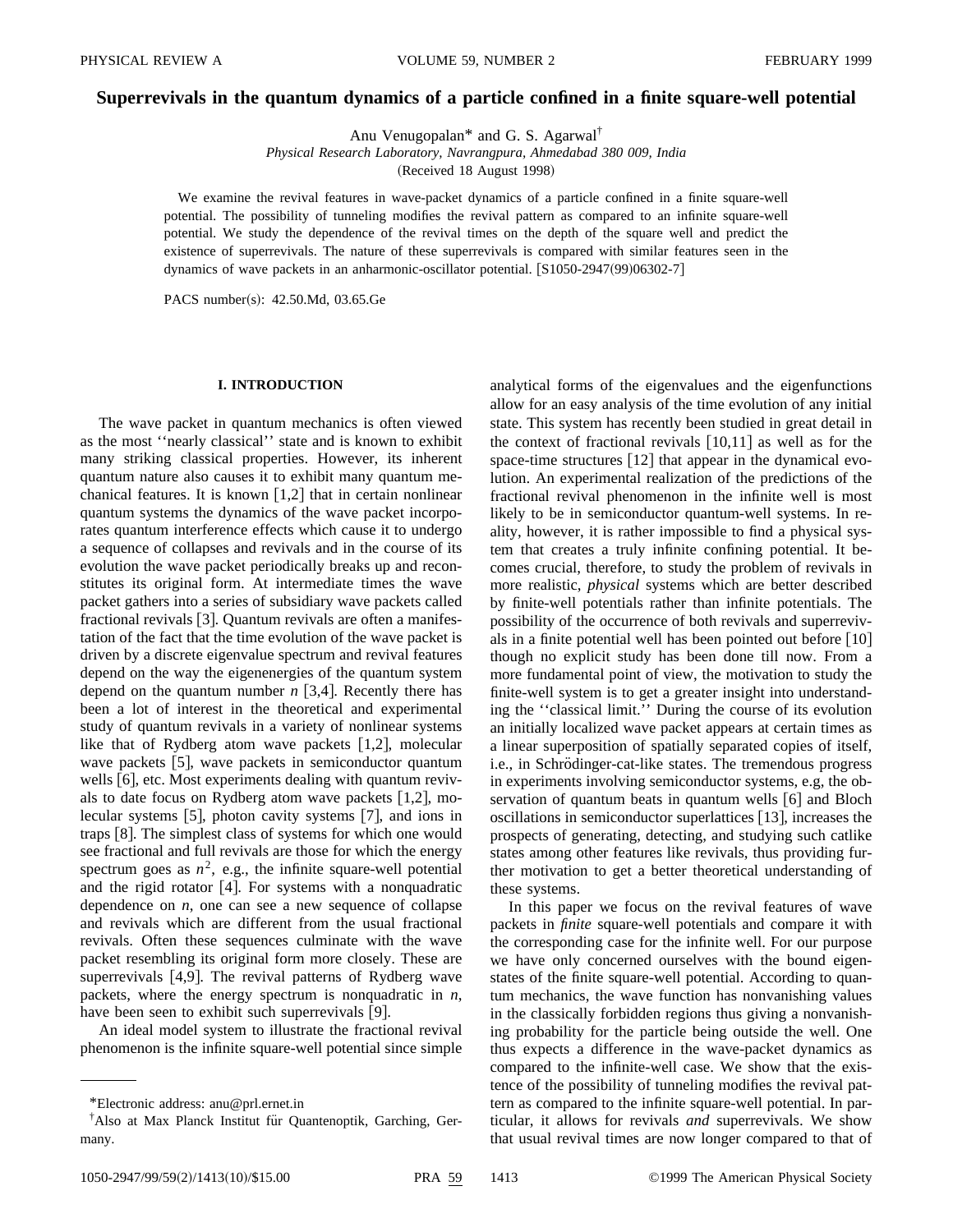the infinite well and depend on the well depth. The paper is organized as follows. In Sec. II we begin by introducing the concept of fractional revivals and briefly review the finitewell problem. We then present our numerical results and confirm the approximate formula of Barker *et al.* [14] from which we deduce an approximate analytical expression for revival times in finite square-well potentials. In Sec. III we present another key result of this paper which is the existence of superrevivals during the time evolution of an initial Gaussian wave packet. The absence of an exact analytical expression for the energy spectrum for the finite potential well makes it difficult to give an estimate of the superrevival times. However, we get some insight into the nature of superrevivals in the well by comparing it with superrevivals in the dynamics of Gaussian wave packets in an anharmonic oscillator potential for which we have the analytical results. Finally, we summarize our results in Sec. IV.

# **II. DEPENDENCE OF REVIVAL TIMES ON WELL STRENGTH**

Consider the time evolution of a particle initially in state  $\psi(x,0)$  in a potential:

$$
\psi(x,t) = \sum_{n} c_n \phi_n(x) e^{-iE_n t/\hbar}, \qquad (1)
$$

where *n* is the quantum number and  $\phi_n(x)$  and  $E_n$  are the energy eigenstates and corresponding eigenvalues. The coefficients  $c_n$  are given in terms of the initial wave function by  $c_n = \langle \phi_n(x) | \psi(x,0) \rangle$ . In general the superposition (1) may also contain continuum states for which *n* would be a continuous index and the sum would be replaced by an integral. Here, however, we concern ourselves with only superpositions of bound states assuming negligible continuum contributions. Also, one assumes that the expansion  $(1)$  is strongly weighted around a mean value  $\overline{n}$ . Both the assumptions above are reasonable in, e.g., the experimental situation when a localized wave packet is produced using a short laser pulse [1]. If one assumes that the weighting probabilities  $|c_n|^2$  are strongly centered around a mean value  $\overline{n}$ , one can expand the energy in a Taylor series in *n* around  $\overrightarrow{n}$  as

$$
E_n = E_n^- + E_n'(n - \overline{n}) + \frac{1}{2} E_n''(n - \overline{n})^2 + \frac{1}{6} E_n'''(n - \overline{n})^3 + \cdots,
$$
\n(2)

where the primes denote derivatives with respect to *n*. From Eq.  $(2)$  one can identify the time scales

$$
T_{\rm cl} = \frac{2\,\pi\hbar}{|E_{\bar{n}}'|}, \quad T_{\rm rv} = \frac{2\,\pi\hbar}{\frac{1}{2}\,|E_{\bar{n}}''|}, \quad T_{\rm sr} = \frac{2\,\pi\hbar}{\frac{1}{6}\,|E_{\bar{n}}'''|}, \quad \ldots, \tag{3}
$$

etc. which are generally termed in the literature as the classical, revival, superrevival times, and so on  $[4]$ . One can easily see that rewriting the time evolution  $(1)$  in terms of these time scales shows how they govern the time evolution of  $\psi(x,0)$ . The time scales in turn are controlled by the dependence of the energy on the quantum number *n*. For the simple case of the infinite well, the quantized energy levels are exactly quadratic in *n*:

$$
E_n = \frac{\pi^2 \hbar^2 n^2}{2mL^2},
$$
\t(4)

where *m* is the mass of the particle and *L* is the length of the well. Corresponding to this, one has the time scales  $T_{\text{cl}}$  $=2mL^2/\pi\hbar\overline{n}$ ,  $T_{\text{rv}}=4mL^2/\pi\hbar$  while  $T_{\text{sr}}=\infty$ . The time evolution  $(1)$  can be rewritten as

$$
\psi(x,t) = \sum_{n} c_n \phi_n(x) e^{-2\pi i (t/T_{\text{rv}})n^2}.
$$
 (5)

The expansion  $(5)$  includes both odd and even parity states. It is easy to see that the wave function regains its original form, i.e., shows full revivals, whenever *t* equals some multiple of  $T_{\text{rv}}$ , and shows fractional revivals whenever *t* is equal to some rational fraction of  $T_{\text{rv}}$ , e.g.,  $T_{\text{rv}}/4$ , but no higher-order effects like superrevivals are seen in the dynamics of the wave packet for the infinite square-well potential  $[10]$ .

We now turn to the problem of the finite square-well potential which is the focus of this paper. The one-dimensional finite square-well potential for a well of length *L* can be described as

$$
V(x) = \begin{cases} 0, & |x| \le \frac{L}{2} \\ V_0, & |x| > \frac{L}{2} . \end{cases}
$$
 (6)

The system thus has three distinct regions and the solutions to the Schrödinger equation give us the energy eigenstates and eigenvalues. The even parity solutions for the three regions are

$$
\phi_{\text{I}}(\bar{x}) = A e^{\beta_n} \cos(\alpha_n) e^{2\beta_n \bar{x}}, \quad x < \frac{-L}{2}
$$
  

$$
\phi_{\text{II}}(\bar{x}) = A \cos(2\alpha_n \bar{x}), \quad \frac{-L}{2} < x < \frac{L}{2}
$$
  

$$
\phi_{\text{III}}(\bar{x}) = A e^{\beta_n} \cos(\alpha_n) e^{-2\beta_n \bar{x}}, \quad x > \frac{L}{2},
$$
 (7)

where the eigenvalues are evaluated by solving the transcendental equation

$$
\alpha_n \tan \alpha_n = \beta_n, \qquad (8)
$$

while the odd parity solutions are given by

$$
\phi_{\text{I}}(\bar{x}) = -A e^{\beta_n} \sin(\alpha_n) e^{2\beta_n \bar{x}}, \quad x < \frac{-L}{2}
$$
  

$$
\phi_{\text{II}}(\bar{x}) = A \sin(2\alpha_n \bar{x}), \quad \frac{-L}{2} < x < \frac{L}{2}
$$
  

$$
\phi_{\text{III}}(\bar{x}) = A e^{\beta_n} \sin(\alpha_n) e^{-2\beta_n \bar{x}}, \quad x > \frac{L}{2}
$$
 (9)

with eigenvalues given by the transcendental equation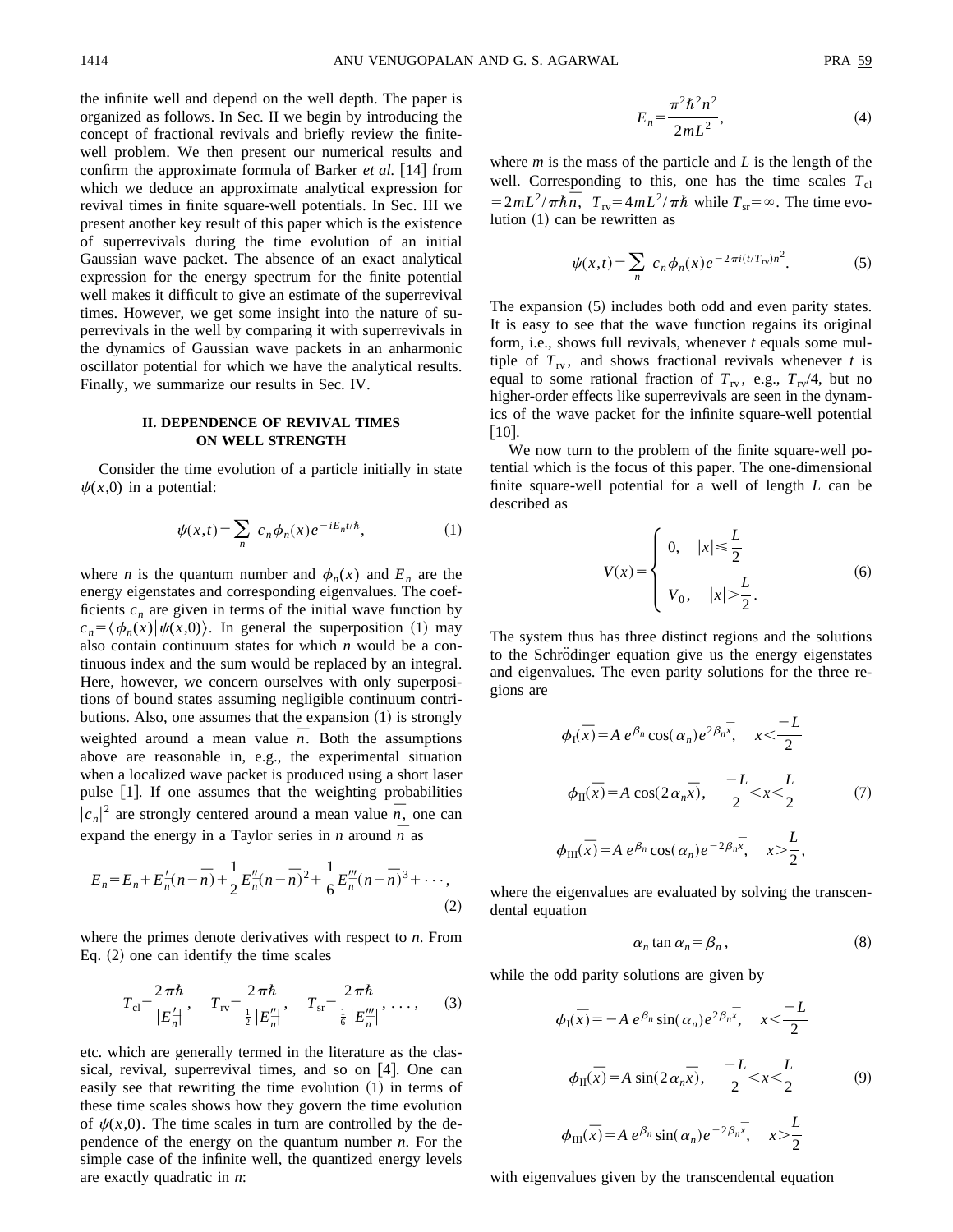$$
\alpha_n \cot \alpha_n = -\beta_n. \tag{10}
$$

Here  $\bar{x} = x/L$  where *L* is the length of the square well,  $\alpha_n$  $= \sqrt{mEL^2/2\hbar^2}$ , and  $\beta_n = \sqrt{m(V_0 - E)L^2/2\hbar^2}$ , with *E* the energy  $(E \le V_0)$  and *m* the mass of the particle and the normalization constant *A* is given as

$$
A = \sqrt{\frac{2}{1 + 1/\beta_n}}.\tag{11}
$$

It is clear from Eqs.  $(7)$  and  $(9)$  that the wave function has nonvanishing values in both the ''classically forbidden'' regions I and III. The quantum mechanical probability for the particle to be somewhere in regions I and III is, therefore, nonvanishing. It is clear, though, that as one goes away from the boundaries, the probability density decreases rapidly to zero. Thus the particle with  $E < V_0$  cannot really escape to infinitely long distances but stays ''bound'' to the well. One can define

$$
\epsilon = \sqrt{\frac{mV_0 L^2}{2\hbar^2}}\tag{12}
$$

as the "well strength" [14]. A finite well of well strength  $\epsilon$ would contain a finite number of bound states, *N*, where *N*  $\sim$  2 $\epsilon/\pi$ +1. The time evolution of any given initial states can be expressed in terms of these eigenstates and eigenvalues,

$$
\psi(x,t) = \sum_{n}^{N} c_n \phi_n(x) \exp\left(-\frac{8i\alpha_n^2 \tau}{\pi}\right),\tag{13}
$$

where  $\tau = t/T_{\text{rv}}$  is the time scaled in terms of the revival time,  $T_{\text{rv}}=4mL^2/\pi\hbar$ , of the infinite-well potential. The expansion  $(13)$  contains both odd and even parity states. For our purpose we examine the quantum dynamics of an initial Gaussian wave packet with mean position  $x_0$  and zero mean momentum:

$$
\psi(x,0) = B \exp\left(-\frac{(\bar{x} - x_0)^2}{2\sigma^2}\right),\tag{14}
$$

where  $B$  is the normalization constant. The time evolution involves the energy eigenvalues,  $\alpha_n s$  and the corresponding eigenfunctions which are obtained by solving the transcendental equations  $(8)$  and  $(10)$  numerically. A Gaussian wave packet of zero mean momentum can be faithfully constructed by a superposition of these bound states (the sum of the coefficients,  $\Sigma |c_n|^2 \approx 1$ ).

Our numerical simulations for the finite well show the presence of revivals in the dynamics of the initial Gaussian wave packet  $(14)$  similar to that seen in the case of the infinite-well potential for short times. The revival times, however, are in general longer than that of the infinite well and depend on the well strength (depth)  $\epsilon$  of the finite well. Barker *et al.* [14] have shown via a first-order Taylor series expansion of the transcendental equations  $(8)$  and  $(10)$  for the eigenvalues that the energy levels of a finite well of length *L* and well strength  $\epsilon$  can be approximated as

$$
E'_{n} = \frac{\pi^{2} \hbar^{2} n^{2}}{2mL^{2}} \left(\frac{\epsilon}{1+\epsilon}\right)^{2}.
$$
 (15)

One can see that this is equivalent to the energy levels for an *infinite* well but with the larger length,

$$
L' = L\left(1 + \frac{1}{\epsilon}\right). \tag{16}
$$

Corresponding to this approximate expression we can thus find an expression for the approximate revival time  $T'_{\rm rv}$  for the finite well in terms of  $T_{\text{rv}}$ , the revival time for the infinite well:

$$
T'_{\rm rv} = T_{\rm rv} \left( 1 + \frac{1}{\epsilon} \right)^2. \tag{17}
$$

The formula of Barker *et al.* is more accurate for tightly bound eigenstates (deeper wells) than for weakly bound states (shallow wells)  $[14]$ .

The revival features for the dynamics of any initial state can be understood by examining the absolute square of the autocorrelation function:

$$
|A(\tau)|^2 = |\langle \psi(x,0)\psi(x,\tau) \rangle|^2 = \left| \sum_n |c_n|^2 e^{-iE_n t/\hbar} \right|^2
$$

$$
= \left| \sum_n |c_n|^2 e^{-8i\alpha_n^2 \tau/\pi} \right|^2. \tag{18}
$$

Figure 1 shows the square of the autocorrelation function,  $|A(\tau)|^2$ , for an initial Gaussian wave packet for three different well strengths  $\epsilon$ , contrasted with that for the infinite potential. One can see that for larger values of  $\epsilon$ , the revival time approaches that of the infinite well  $(T'_{\text{rv}} \to T_{\text{rv}})$ . The agreement of the actual revival times with the formula of Barker *et al.* gets more accurate as  $\epsilon$  increases, as expected and as shown in Table I. Thus for short times the dynamics of the wave packet in the finite well is similar to that in the infinite well with modified revival times which depend on the depth of the well. For our simulations we work with the values of the parameters for the initial Gaussian state and the well strength  $\epsilon$  such that  $\sum |c_n|^2 \approx 1$  always. In Fig. 1, note that the detailed behavior of the autocorrelation function for the infinite well (solid line) shows a symmetry. In contrast, the detailed behavior of the autocorrelation function for the finite well (dashed line) shows an asymmetry especially around the revival time as is quite evident from Fig.  $1(a)$ which corresponds to the shallowest of the three wells ( $\epsilon$  $=12$ ). As the well gets deeper, the asymmetry decreases and, as expected, the detailed behavior begins to resemble more closely that of the infinite well as is obvious from the "deeper" well shown in Fig.  $1(c)$ .

#### **III. SUPERREVIVALS**

In the preceding section we examined the wave-packet dynamics and the structure of fractional revivals at short times, i.e., times of the order of or close to  $T'_{\text{rv}}$ . Now we turn to the behavior at longer times. A look at the square of the autocorrelation function,  $|A(\tau)|^2$ , for longer times shows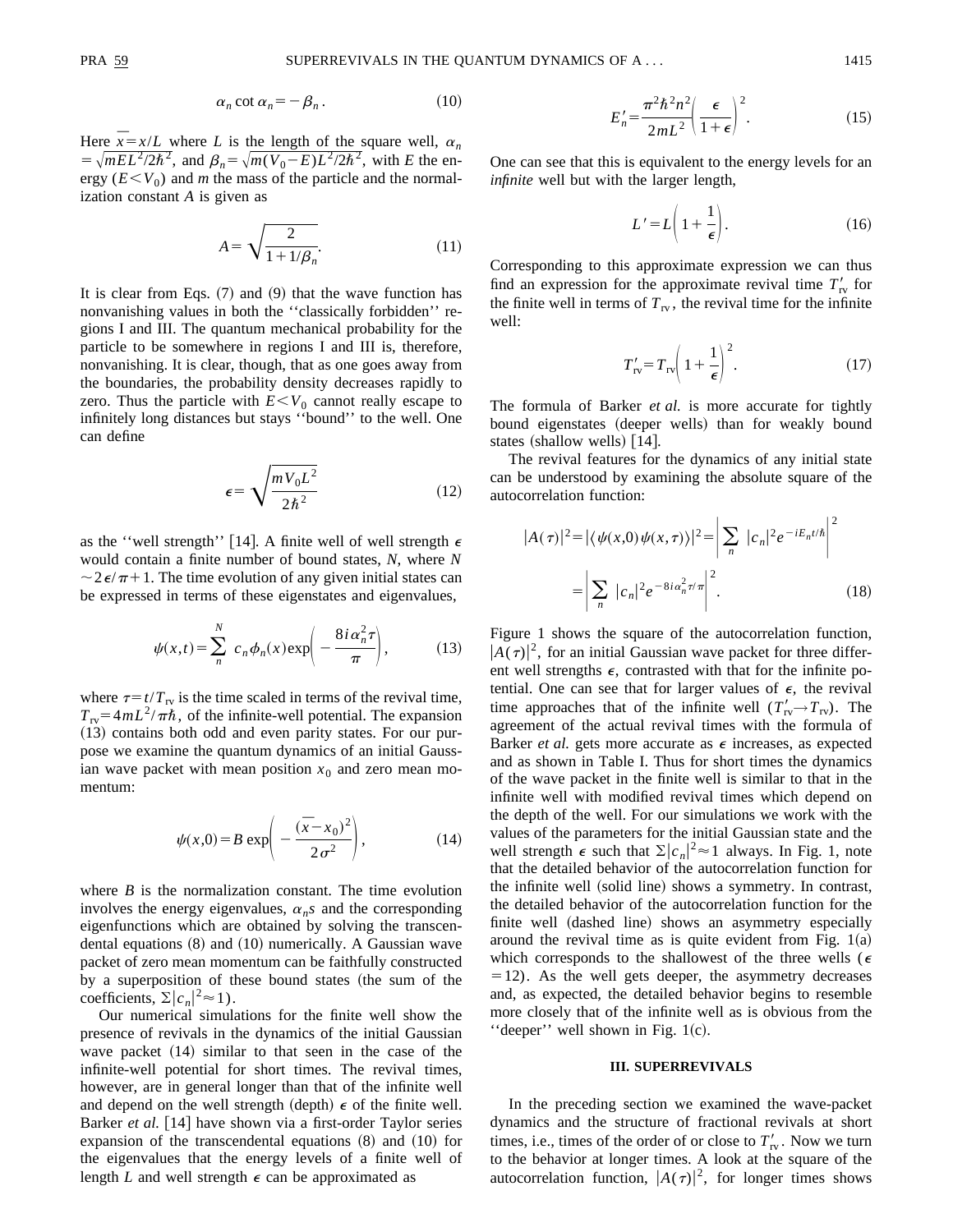

FIG. 1. Square of the autocorrelation function,  $|A(\tau)|^2$  vs the scaled time  $\tau$  ( $\tau = t/T_{\text{rv}}$ ,  $T_{\text{rv}} = 4mL^2/\pi\hbar$ ) for an initial Gaussian wave packet of width *L*/10 centered initially at *L*/5 for the infinite well (solid line) and finite well (dashed line) of well strengths:  $(a)$  $\epsilon=12 \ (N \sim 8)$ , (b)  $\epsilon=30 \ (N \sim 20)$ , (c)  $\epsilon=100 \ (N \sim 64)$ . (All quantities plotted are dimensionless.)

that after a few revival cycles, the wave packet ceases to "reform" faithfully to its original form at  $t=0$ . The peaks in  $|A(\tau)|^2$  signifying full revivals go down and then pick up again after a few cycles and the wave packet is once again closer to its original form. This new sequence of revivals is characterized by a longer revival time  $(T_{sr})$ . This behavior depends, as expected, on the depth of the finite well and is

TABLE I. Comparison of the revival times,  $T_{\text{rva}}$  with the revival times estimated from the approximate formula of Barker *et al.*,  $T_{\text{rvb}}$ , for various well strengths  $\epsilon$ . All times are scaled by  $T_{\text{rv}}$  $=4mL^2/\pi\hbar$ , the revival time for the infinite square well.

| (Well strength)   | $T_{\rm rva}$ | $T_{\rm rvh}$ | Percentage error |
|-------------------|---------------|---------------|------------------|
| 12 $(N \sim 8)$   | 1.185         | 1.174         | $0.9\%$          |
| 30 $(N \sim 20)$  | 1.06777       | 1.06876       | 0.09%            |
| 100 $(N \sim 64)$ | 1.02009       | 1.02005       | 0.0039%          |

more obvious when we are dealing with shallow wells, i.e., for smaller values of  $\epsilon$ . For larger depths  $\epsilon$  the usual revivals continue for more cycles before the peaks in  $|A(\tau)|^2$  go down and pick up again. The superrevival times, thus, get longer and longer with increase in the well depth. This is in agreement with our expectation that the behavior in a deeper finite well should approach that for the infinite well. It is interesting to note that while the usual revival times at short times decrease with increasing well strength  $\epsilon$  and approach that of the infinite well,  $T_{\text{rv}}=4mL^2/\pi\hbar$ , the superrevival times increase with increasing  $\epsilon$  approaching  $T_{\rm sr} = \infty$  for the infinite well. Since the finite well eigenenergies and eigenfunctions have no simple analytical form, it is not straightforward to estimate these superrevival times for various well strengths  $\epsilon$ . Figures 2–4 show the square of the autocorrelation function,  $|A(\tau)|^2$ , vs  $\tau$  for an initial Gaussian wave packet for two different values of the well strength  $\epsilon$ . The structure of the plot of the square of the autocorrelation function vs the time  $\tau$  is a reflection of the initial state and depends on parameters like the width and the mean position of the initial Gaussian wave packet. The arrow in these figures indicates the first superrevival. We have taken the case of an initial wave packet which has its mean position at the center of the well  $(x_0=0.0)$  for Figs. 2 and 3 and  $(x_0=0.2L)$  for Fig. 4. One can see that there are many revivals much before the characteristic time  $T'_{\text{rv}}$  (e.g., there are eight revivals in Figs. 2 and 3 including the one at  $T'_{\text{rv}}$ ). Aronstein and Stroud  $[10]$  have pointed out this feature in their study of wavepacket dynamics in an infinite square-well potential. They show that for even parity states, such as the one where the wave packet is initially positioned at the center of the well  $(x_0=0.0)$ , there are full revivals at multiples of  $t=T<sub>rv</sub>/8$ . Similarly, odd parity states show full revivals at multiples of times  $t = T_{\text{rv}}/4$ . These features are obvious in the case of the dynamics in the infinite square-well potential when one looks at the time evolution of an initial state in terms of the even and odd parity eigenstates:

$$
\psi(\overline{x}, \tau) = \sum_{n(\text{even})} \sqrt{2} e^{-2\pi i n^2 \tau} c_n \sin(n\pi \overline{x})
$$

$$
+ \sum_{n(\text{odd})} \sqrt{2} e^{-2\pi i n^2 \tau} c_n \cos(n\pi \overline{x}). \tag{19}
$$

Here  $\tau = t/T_{\text{rv}}$  is the scaled time and  $\bar{x} = x/L$ . For an initial even parity eigenstate  $(\psi(\bar{x}) = \psi(-\bar{x}))$ , only the second summation with the cosines contributes. It can be checked that at  $t=T_{\text{rv}}/8$ , this sum can be written as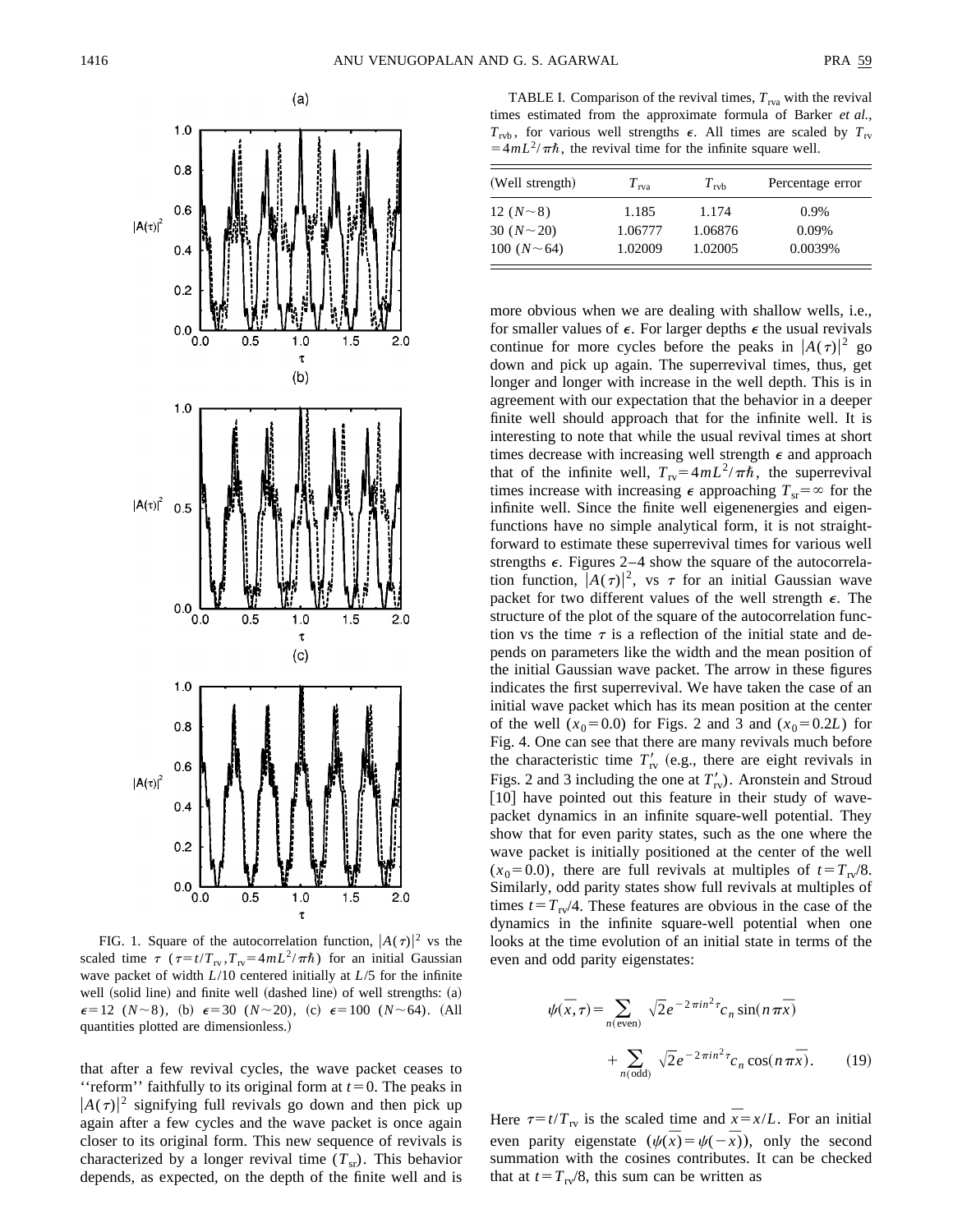

FIG. 2. Square of the autocorrelation function,  $|A(\tau)|^2$ , vs the scaled time  $\tau$  for an initial Gaussian wave packet of width *L*/10 and with mean position at  $\bar{x}$ =0.0 for  $\epsilon$ =12 (*N* ~8); (d) and (e) highlight the detailed behavior at shorter times and (f) highlights the detailed behavior near the superrevival time. The arrow marks the first superrevival. The dashed curves correspond to the corresponding plot for the infinite square well. (All quantities plotted are dimensionless.)

$$
\psi(\bar{x}, \tau) = \sum_{n(\text{odd})} \sqrt{2} e^{-2\pi i n^2 \tau} c_n \cos(n \pi \bar{x})
$$
  
= 
$$
\sum_{m} \sqrt{2} c_{2m+1} \cos[(2m+1)\pi \bar{x}] e^{-i\pi m(m+1)} e^{-i\pi/4}
$$
  
= 
$$
e^{-i\pi/4} \psi(\bar{x}, 0), \quad n = 2m+1, \quad m = 0, 1, 2, \dots
$$
 (20)

At  $t = T_{\text{rv}}/8$  the state is the same as what it was at  $t=0$  except for a constant phase factor. Thus there will be full revivals at multiples of  $t=T_{\text{rv}}/8$ . Similarly, for the odd parity states

 $[\psi(\bar{x}) = -\psi(-\bar{x})]$  the contribution will only be from the first summation containing the sines. At  $t=T_{\text{rv}}/4$ , the time evolved state can then be written as

$$
\psi(\bar{x}, \tau) = \sum_{n(\text{even})} \sqrt{2} e^{-2\pi i n^2 \tau} c_n \sin(n \pi \bar{x})
$$
  
=  $\sum_m \sqrt{2} c_{2m} \sin(2m \pi \bar{x}) e^{-2\pi i m^2}$   
=  $\psi(\bar{x}, 0), \quad n = 2m, \quad m = 0, 1, 2, ...$  (21)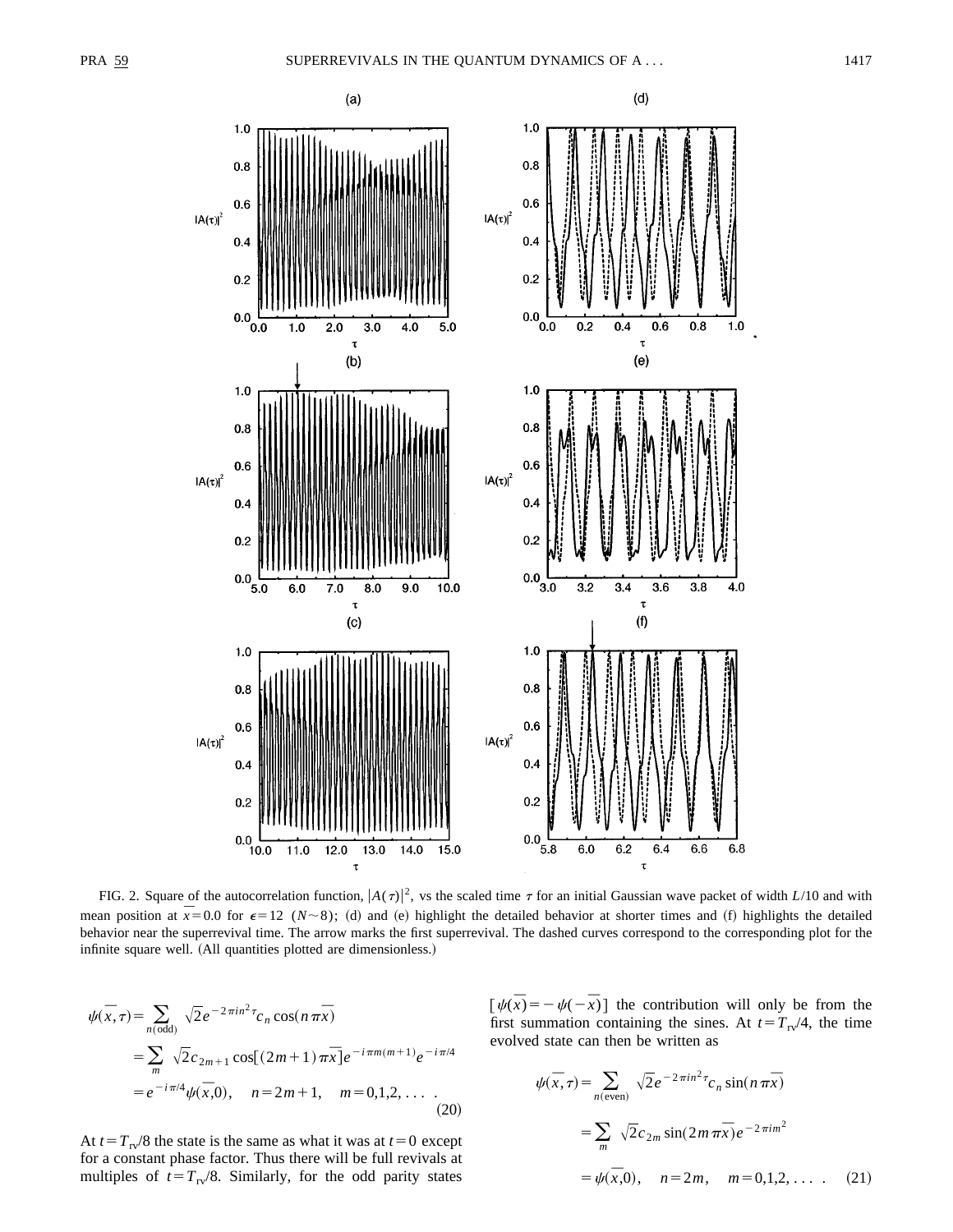

FIG. 3. Square of the autocorrelation function,  $|A(\tau)|^2$ , vs the scaled time  $\tau$  for an initial Gaussian wave packet of width *L*/10 and with mean position at  $\bar{x}$ =0.0 for  $\epsilon$ =15 (*N* ~ 10). (d) and (e) highlight the detailed behavior at shorter times and (f) highlights the detailed behavior near the superrevival time. The arrow marks the first superrevival. The dashed curves correspond to the corresponding plot for the infinite square well. (All quantities plotted are dimensionless.)

Thus full revivals occur here at multiples of  $t=T_{\text{rv}}/4$ . For the case where the initial Gaussian has mean position  $x_0 = 0.2L$ (a state which does not have a definite parity), there is a complete revival only at  $T_{\text{rv}}$  though partial revivals can be seen at multiples of  $t=T_{\text{rv}}/3$  (Figs. 1 and 4). These symmetry features have an interesting analog in the regeneration characteristics of a field  $E(x)$  of wavelength  $\lambda$  propagating through a multimode planar waveguide of width  $b \,$  [15]. If the field is symmetric in the transverse dimension  $E(x)$  $E(-x)$ , its regeneration length is  $L=b^2/\lambda$ . An antisymmetric field regenerates at a distance 2*L* and arbitrary fields reproduce after 8*L*. In the case of wave-packet dynamics in square-well potentials, these symmetry aspects are more clearly understood for the infinite square-well potential. However, it is not surprising that we see similar features for wave-packet dynamics in the finite well analyzed here. Also, notice that for the initial Gaussian wave packet centered at  $x_0$ =0.0, the autocorrelation function  $|A(\tau)|^2$  is never zero  $(Figs. 2$  and 3). On the other hand, if we examine the case where  $x_0 = 0.2L$  (Figs. 1 and 4), there are times (multiples of  $T_{\text{rv}}/2$  in the infinite-well case and  $T_{\text{rv}}/2$  for the finite well) when  $|A(\tau)|^2$  is nearly zero. These times for this particular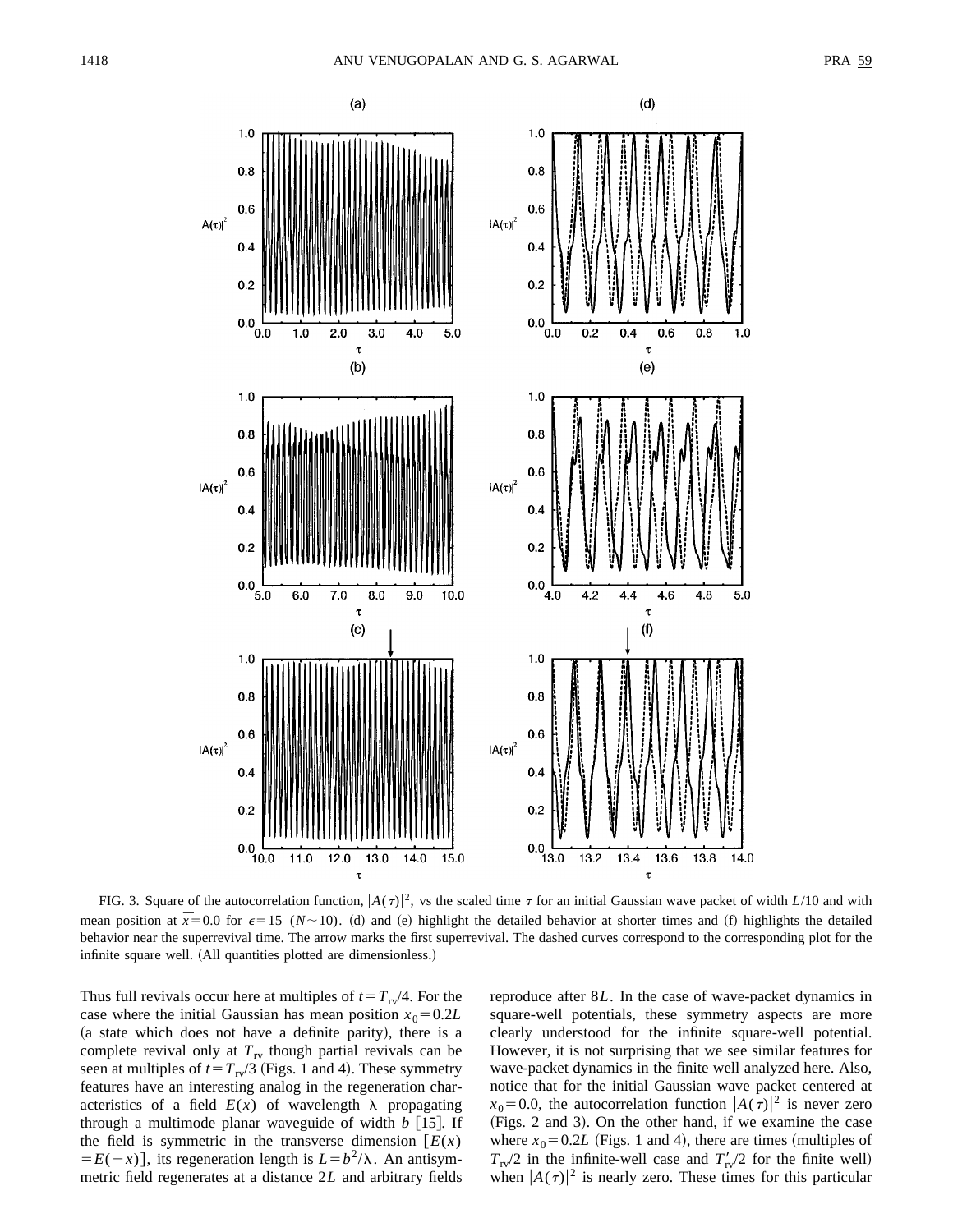

FIG. 4. Square of the autocorrelation function,  $|A(\tau)|^2$ , vs the scaled time  $\tau$  for an initial Gaussian wave packet of width *L*/10 and with mean position at  $\bar{x}$ =0.2*L* for  $\epsilon$ =12 (*N* ~ 8). (d) and (e) highlight the detailed behavior at shorter times and (f) highlights the detailed behavior near the superrevival time. The arrow marks the first superrevival. The dashed curves correspond to the corresponding plot for the infinite square well. (All quantities plotted are dimensionless.)

initial state  $(x_0=0.2L)$  normally correspond to those instants when the wave packet appears like a mirror reflection of itself and hence has very little overlap with what it was at  $t=0$ . As mentioned before, the absence of a simple analytical form for the energy eigenvalues for the finite well makes it difficult to find estimates for the superrevival times. The nature of these superrevivals and how often they occur would also depend on various factors like the well strength and the initial position of the wave packet.

## **Comparison with motion in an anharmonic-oscillator potential**

As mentioned above, the lack of an analytical form for the energy makes it difficult to estimate the superrevival times for the finite well. However, to get some insight, the revival and superrevival structure in wave-packet dynamics of the finite well may be compared with the wave-packet dynamics in an anharmonic-oscillator potential where one has the exact analytical expression for the energy. We examine the Hamiltonian with nonvanishing third-order terms in  $a^{\dagger}a$ :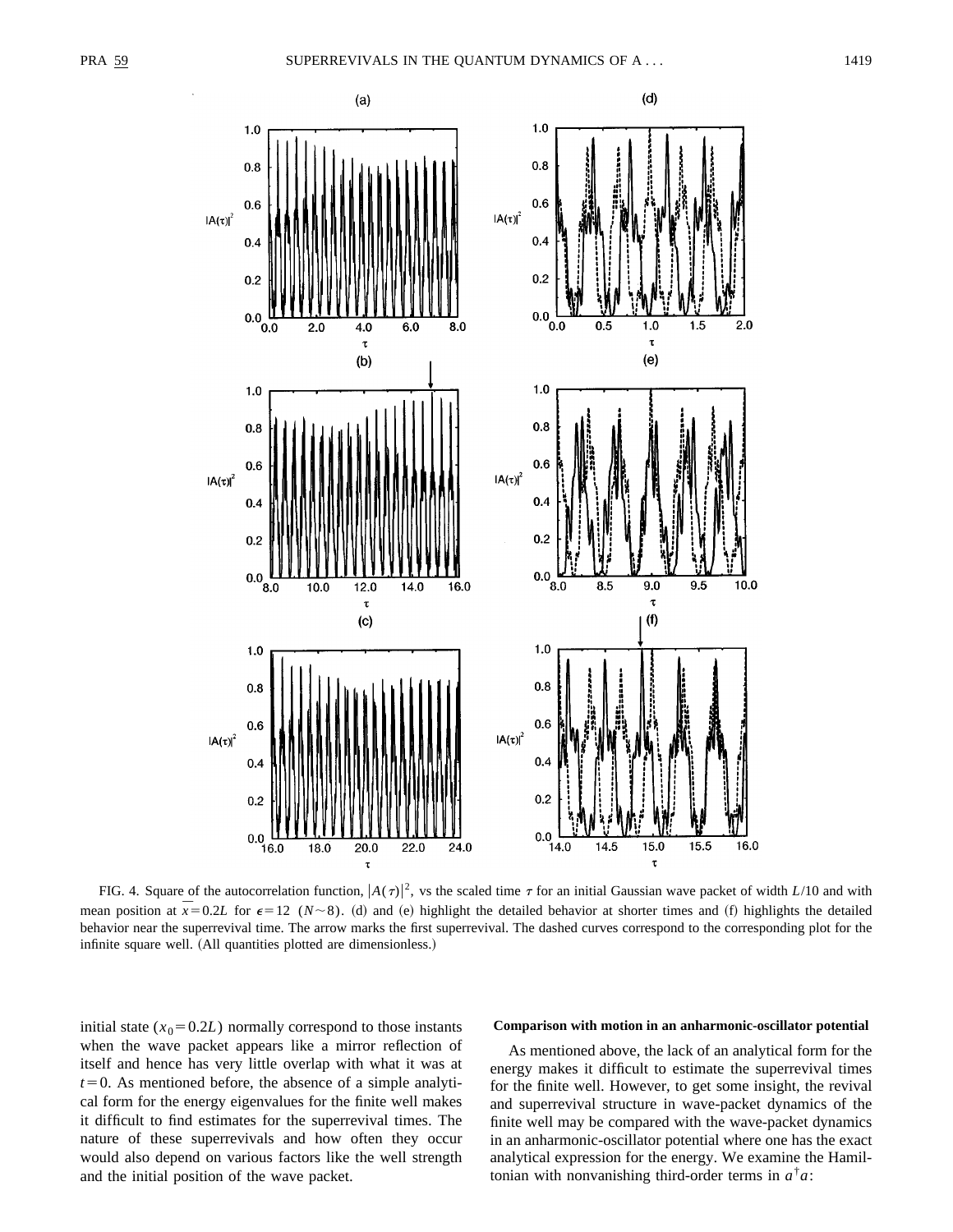

FIG. 5. Square of the autocorrelation function,  $|A(\tau)|^2$ , vs the scaled time  $\tau$  ( $\tau = t/t_{\rm rv}, t_{\rm rv} = 2\pi\hbar/\mu_2$ ) for an initial squeezed vacuum with squeeze parameter  $s=10$  and  $\beta=0.002$  for the anharmonic oscillator potential (22). (d) and (e) highlight the detailed behavior at shorter times and (f) highlights the detailed behavior near the superrevival time,  $T_{sr} = t_{rv}/\beta = 500t_{rv}$ . The arrow marks the first superrevival. The dashed curves correspond to the corresponding plot for the case when  $\mu_3=0$ . (All quantities plotted are dimensionless.)

$$
H = \mu_2 (a^\dagger a)^2 + \mu_3 (a^\dagger a)^3, \tag{22}
$$

where *a* and  $a^{\dagger}$  correspond to the annihilation and creation operators, respectively. This system has been studied by Gantsog and Tanas<sup> $[16]$ </sup>, though not in the context of quantum revivals. To make a comparison with the dynamics of the Gaussian wave packet in the case of the finite well, one can study the dynamics of initial coherent states and squeezed states for the system described by Eq.  $(22)$ . We assume that  $\mu_3 \ll \mu_2$ . It can be easily checked that the revival times and superrevival times for the system  $(22)$  are given by

$$
t'_{\rm rv} = \frac{t_{\rm rv}}{(1 + 3\overline{n}\beta)},
$$
  

$$
t_{\rm sr} = t_{\rm rv}/\beta,
$$
 (23)

where  $t_{\text{rv}}=2\pi\hbar/\mu_2$  is the revival time without the thirdorder term, i.e., with  $\mu_3=0$  and  $\beta=\mu_3/\mu_2$ .  $\bar{n}$  is the average photon number corresponding to the chosen initial state. Initial coherent and squeezed states  $[17]$  can be expressed in terms of the Fock states  $|n\rangle$  and one can study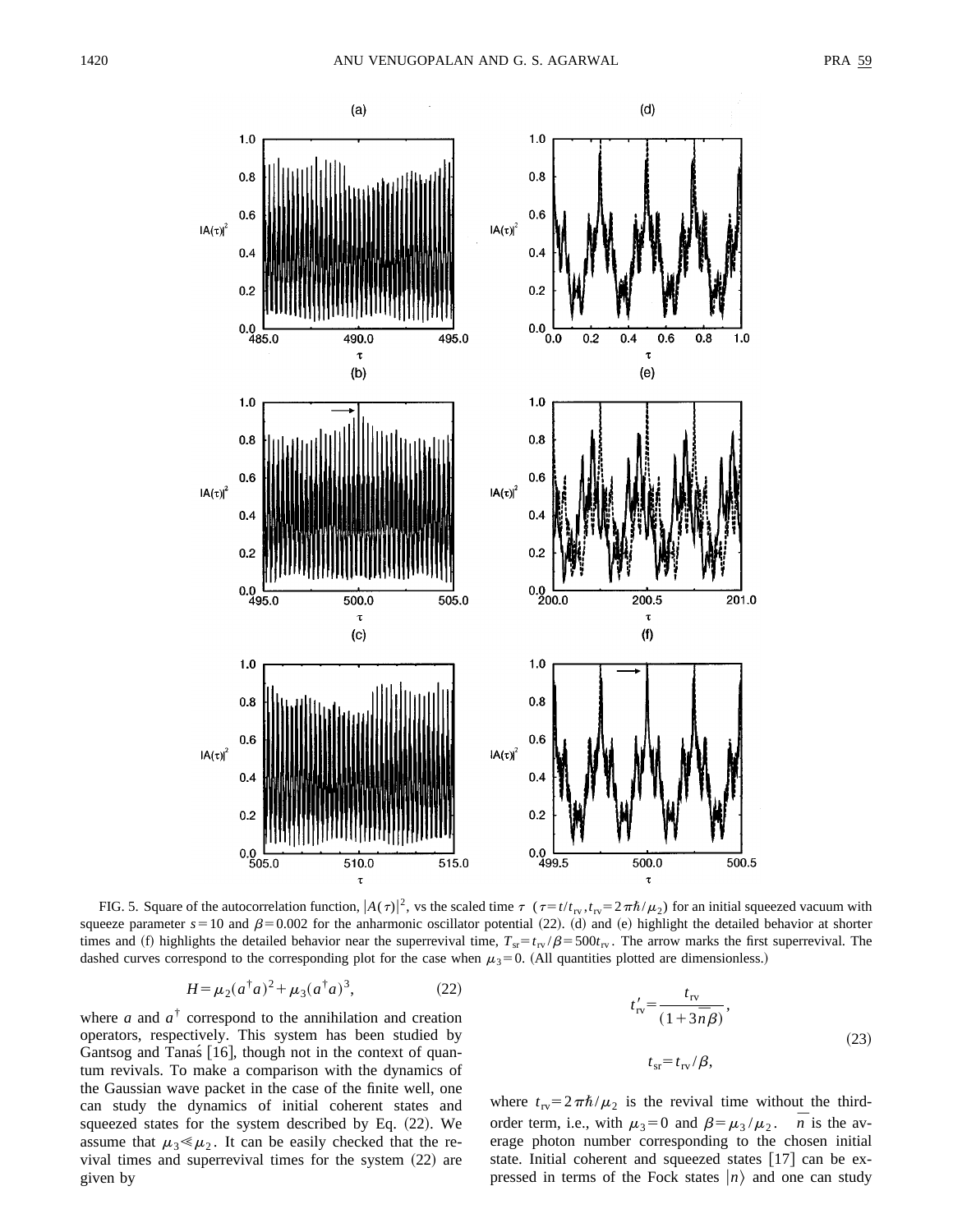their time evolution. The autocorrelation for an initial coherent state with amplitude  $\alpha$  can be easily shown to be

$$
|A(\tau)|^2 = \left| \sum_n \frac{|\alpha|^n e^{-|\alpha|^2/2}}{n!} \exp(-2\pi i \tau n^2 - 2\pi i \beta \tau n^3) \right|^2, \tag{24}
$$

while for an initial squeezed state, the autocorrelation function is given by

$$
|A(\tau)|^2 = \left| \sum_n \frac{2\sqrt{s}}{(s+1)2^n n!} \left( \frac{s-1}{s+1} \right)^n H_n^2 \left( \frac{s\sqrt{2}\alpha}{\sqrt{s^2-1}} \right) \right|
$$
  
 
$$
\times \exp \left( -\frac{2s\alpha^2}{s+1} - 2\pi i \tau n^2 - 2\pi i \beta \tau n^3 \right) \Big|^2.
$$
 (25)

Here  $H_n$  denotes the *n*th-order Hermite polynomial, *s* is the squeezing parameter [18], and  $\tau = t/t_{\text{rv}}$  is the scaled time. Although the system described by Eq.  $(22)$  is not quite the same as the finite-well potential, one sees certain similarities in the autocorrelation function in both cases. The time evolution of an initial squeezed vacuum state ( $\alpha=0$ ) in the anharmonic oscillator potential  $(22)$  can be compared with that of the narrow Gaussian wave packet centered at  $x_0$  $=0.0$  in the finite quantum well. Figure 5 shows the autocorrelation function for the dynamics of an initial squeezed vacuum in the the anharmonic potential  $(22)$  with squeezing parameter  $s=10$ , and  $\beta=0.002$  for short times as well as for times close to the superrevival times. In both these cases one can see that the autocorrelation functions never go to zero, unlike the case when  $x_0 \neq 0.0$  for the packet in the finite potential well and  $\alpha \neq 0$  for the coherent state/squeezed state in the anharmonic potential (results not shown for the anharmonic oscillator model). For this "symmetric case," there are many more revivals at short times and superrevivals at longer times in both cases in contrast with the case when  $x_0 \neq 0.0$  and  $\alpha \neq 0$  when there are fewer revivals and superrevivals. For the anharmonic oscillator the autocorrelation function also indicates the presence of fractional superrevivals as seen in the finite-well potential. In particular, one can compare the signature of the occurrence of superrevivals in both potentials by comparing the detailed structure of the autocorrelation functions at times close to the superrevival times. In both cases one can see that at times nearing the superrevival times, the autocorrelation function begins to look more and more like the behavior near  $\tau=0$  and near the revival times. Moreover, at exactly these superrevival times the form of the autocorrelation function for the finite well appears very similar to that of the infinite well and in the corresponding case for the oscillator, the autocorrelation function at these times resembles the behavior for the case when  $\mu_3=0$ . At all other times away from the revival and superrevival times, the autocorrelation functions look very different. This is clear from Figs. 2–4 where the detailed behavior of the autocorrelation function for the well at short times and near the superrevival times is highlighted. Thus the gross features regarding the nature of revivals and superrevivals of wave packets in the finite potential well are quite comparable with the dynamics of coherent and squeezed states in a generic anharmonic oscillator potential  $(22)$ .

### **IV. CONCLUSION**

In conclusion, we have studied the wave packet dynamics in a finite square-well potential in the context of quantum revivals. We have shown that for short times the revival patterns are similar to that seen in the infinite-well potentials but with a modified revival time which is now dependent on the depth of the finite well. For deep enough wells, the time scales approach closer to that of the infinite well. For longer times, the difference in the wave-packet dynamics as compared to the infinite-well potential is manifested by the appearance of superrevivals. Superrevivals have till now been predicted for the long time dynamics of Rydberg wave packets [9]. The analysis in this paper predicts that wave-packet dynamics in quantum-well systems which can be more realistically modeled as finite square-well potentials rather than infinite ones, will show superrevivals in addition to the usual revivals.

#### **ACKNOWLEDGMENT**

One of us  $(G.S.A.)$  is grateful to W. Schleich for useful discussions on the dynamics of wave packets.

- [1] J. Parker and C. R. Stroud, Phys. Rev. Lett. **56**, 716 (1986); Phys. Scr. **T12**, 70 (1986).
- [2] G. Alber, H. Ritsch, and P. Zoller, Phys. Rev. A 34, 1058  $(1986).$
- @3# I. Sh. Averbukh and N. F. Perelman, Phys. Lett. A **139**, 449  $(1989).$
- [4] R. Bluhm, V. A. Kostelecky, and J. A. Porter, Am. J. Phys. **64**, 944 (1996).
- [5] B. M. Garraway and K-A. Suominen, Rep. Prog. Phys. **58**, 365 ~1995!; W. S. Warren, H. Rabitz, and M. Dahleh, Science **259**, 1581 (1993); M. J. J. Vrakking, D.M. Villeneuve, and Albert Stolow, Phys. Rev. A 54, 37 (1996); I. Sh. Averbukh, M. J. J. Vrakking, D. M. Villeneuve, and Albert Stolow, Phys. Rev. Lett. 77, 3518 (1996).
- [6] K. Leo, J. Shah, E. O. Göbel, T.C. Damen, S. Schmitt-Rink, W. Schäfer, and K. Köhler, Phys. Rev. Lett. 66, 201 (1991).
- @7# G. Rempe, H. Walther, and N. Klein, Phys. Rev. Lett. **58**, 353 (1987); I. Sh. Averbukh, Phys. Rev. A 46, R2205 (1992).
- [8] D. M. Meekhof, C. Monroe, B. E. King, W. M. Itano, and D. J. Wineland, Phys. Rev. Lett. **76**, 1796 (1996).
- [9] R. Bluhm and V. A. Kostelecky, Phys. Rev. A 50, R4445 (1994); Phys. Lett. A **200**, 308 (1995).
- @10# D. L. Aronstein and C. R. Stroud, Phys. Rev. A **55**, 4526  $(1997).$
- $[11]$  M. V. Berry, J. Phys. A **29**, 6617  $(1996)$ ; M.V. Berry and S. Klein, J. Mod. Opt. 43, 2139 (1996).
- [12] F. Gossissmann, J-M. Rost, and W. P. Schleich, J. Phys. A 30, L277 (1997); P. Stifter, C. Leichtle, W. P. Schleich, and J.